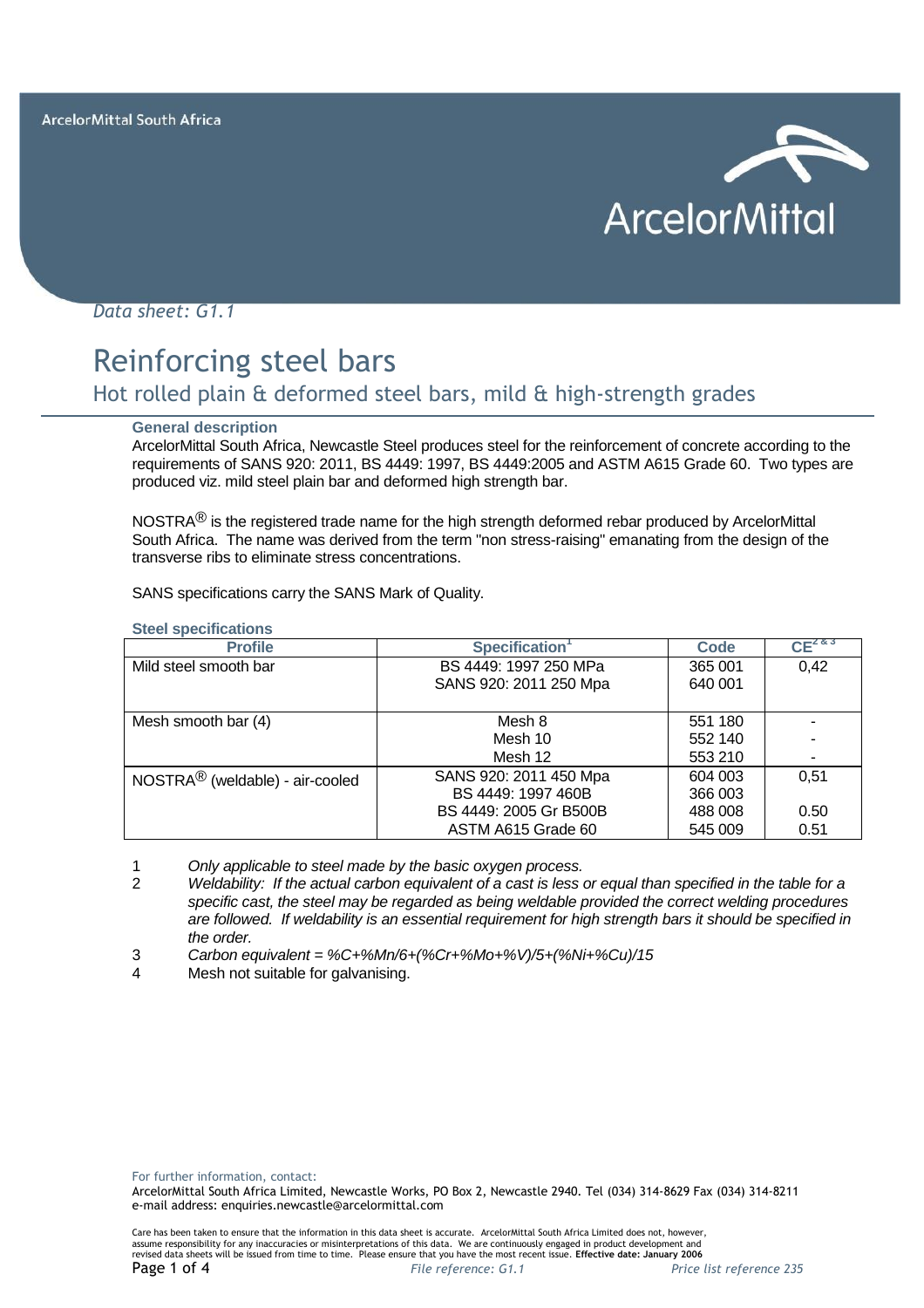# **Mechanical properties**

| <b>Specification</b>      | Yield strength <sup>1), 2)</sup> | <b>Tensile strength</b> | Elongation <sup>3</sup> | <b>Mandrel diameter</b> |
|---------------------------|----------------------------------|-------------------------|-------------------------|-------------------------|
|                           | $(min)$ [MPa]                    | (min)[MPa]              | $(min)$ [%]             | for 180° bend           |
|                           |                                  |                         |                         | test <sup>4</sup>       |
| SANS 920: 2011 250 MPa    | $250 - 400$                      | >1,15x                  | 22 min                  | 2D                      |
| SANS 920: 2011 450 MPa    | 450 min                          | Actual yield            | $14 \text{ min}$        | 3D and                  |
|                           |                                  | strength                |                         | re-bend 5D              |
| BS 4449: 1997 250 MPa     | 250 min                          | >1,10x                  | $22 \text{ min}$        | 2D.                     |
| BS 4449: 1997 460B        | 460 min                          | Actual yield            | $12 \text{ min}$        | 3D and                  |
|                           |                                  | strength                |                         | re-bend 5D              |
| BS 4449: 2005 Gr B500B    | $500 - 650$                      | UTS/YS>1.06             | Agt= $5 \text{ min}$    | re-bend $\lt$ /=164d    |
| (only availble in 8-20mm) |                                  |                         |                         | re-bend >16 7d          |
| ASTM A615 Grade 60        | 414 min                          | 621 min                 | 9 min                   | 5D                      |

1 *Also characteristic strength for Limit State Design.*

2 *Yield strength or 0,2% proof stress.*

3 *Gauge length = 5,65 x square root of A<sub>o,</sub> where A<sub>o</sub> = original cross section of the bar.*<br>4 D = bar diameter

4 *D = bar diameter*

# **Plain and deformed standard sizes**

| <b>Nominal</b>  | <b>Nominal</b> | Available as lengths (L)       | <b>Nominal cross-</b>       | <b>Circumference</b> |
|-----------------|----------------|--------------------------------|-----------------------------|----------------------|
| diameter        | mass           | and/or coils (C)               | sectional area <sup>2</sup> |                      |
| mm              | kg/m           |                                | Mm                          | mm                   |
| 6               | 0,222          | $\mathsf{L}^1$ and $\mathsf C$ | 28,27                       | 18,85                |
| 8               | 0,395          | _ˈ and C                       | 50,27                       | 25,13                |
| 10              | 0,617          | L and C                        | 78,54                       | 31,42                |
| 12 <sup>2</sup> | 0,888          | L and C                        | 113,1                       | 37,70                |
| 14              |                |                                |                             |                      |
| 14.5            |                |                                |                             |                      |
| 15.5            |                |                                |                             |                      |
| 16              | 1,578          |                                | 201,1                       | 50,27                |
| 20              | 2,466          |                                | 314,2                       | 62,83                |
| 25              | 3,853          |                                | 490,9                       | 78,53                |
| 32              | 6,313          |                                | 804,2                       | 100,5                |
| 40              | 9,865          |                                | 1256,6                      | 125,7                |

1. *Straightening may cause deviations from the* NOSTRA® *requirements.*

2. *Nominal cross-sectional area for deformed bar is the equivalent nominal cross sectional area of corresponding size plain bar.*

**Dimensional tolerance**

| <b>Size</b>           | <b>Permissible variation in:</b> |                        |  |
|-----------------------|----------------------------------|------------------------|--|
|                       | <b>Diameter</b>                  | <b>Maximum ovality</b> |  |
| 6 - 12 mm in coils    | $\pm$ 0.40 mm                    | $0,65$ mm              |  |
| 6 - 8 mm in lengths   | $\pm$ 0,40 mm                    | $0,65$ mm              |  |
| 10 mm in lengths      | $\pm$ 0.40 mm                    | $0,80$ mm              |  |
| 12 - 40 mm in lengths | $\pm$ 0,80 mm                    | $1.60$ mm              |  |

*The above dimensional tolerances are applicable to SANS 920 and BS 4449 tolerances.*

# **Coil mass and dimensions**

Coils are produced in the following sizes:

| <b>Characteristics</b>   | For rod diameters 5,5 to 14 mm |             |  |
|--------------------------|--------------------------------|-------------|--|
|                          | <b>Small coils</b>             | Large coils |  |
| Nominal mass             | 1680 kg                        | 2140 kg     |  |
| Minimum inside diameter  | 800 mm                         |             |  |
| Maximum outside diameter | 1250 mm                        |             |  |
| Maximum height           | 1300 mm                        | 1650 mm     |  |

*Note: All masses will be within 10% of the nominal mass.*

#### For further information, contact:

ArcelorMittal South Africa Limited, Newcastle Works PO Box 2, Newcastle 2940. Tel (034) 314-8629 Fax (034) 314-8211 e-mail address: enquiries.newcastle@arcelormittal.com

Care has been taken to ensure that the information in this data sheet is accurate. ArcelorMittal South Africa Limited does not, however,<br>assume responsibility for any inaccuracies or misinterpretations of this data. We a Page 2 of 4 *File reference: G1.1 Price list reference 235*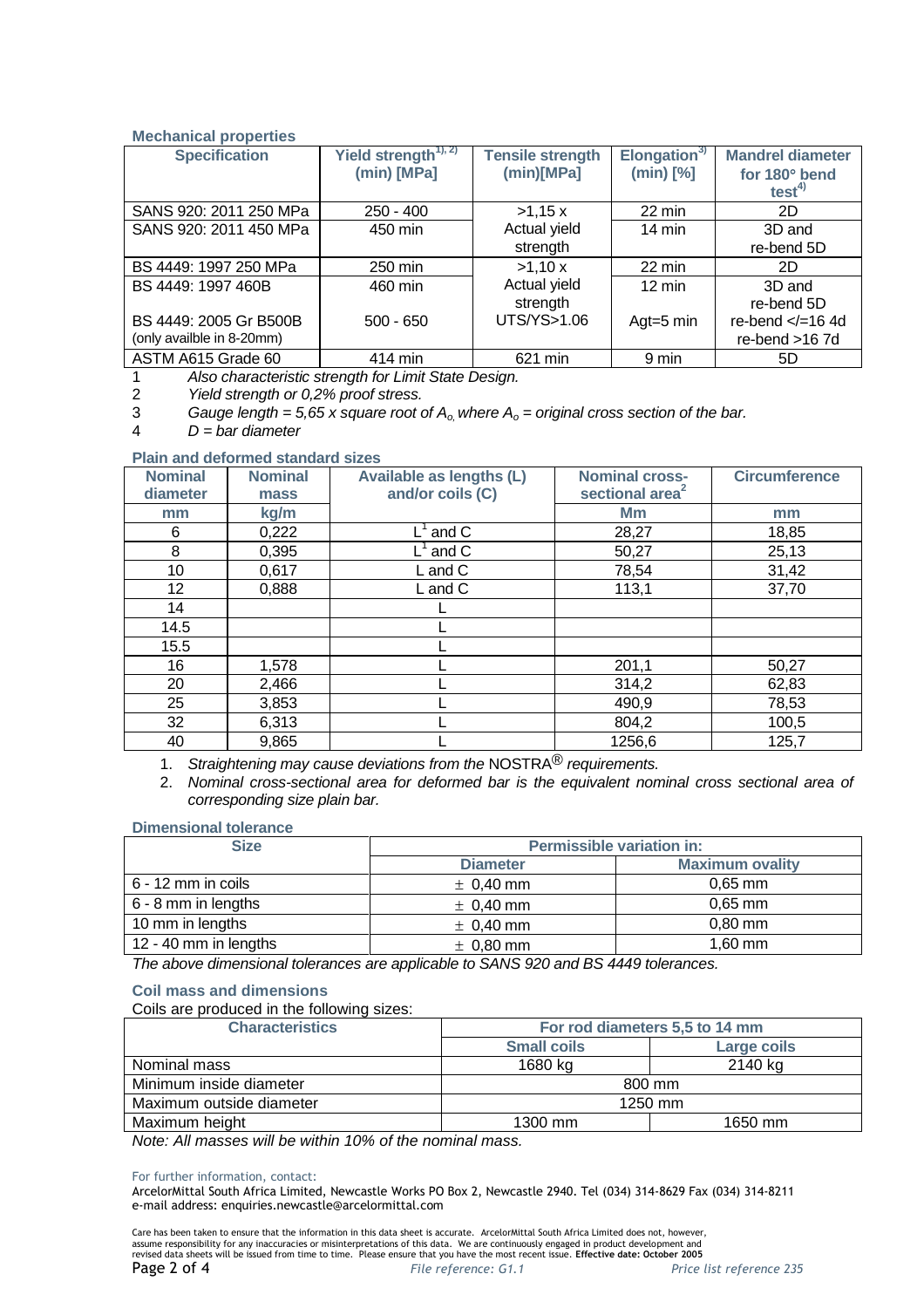#### **Bundle mass**

Bundle mass with a maximum of 2 tons must be specified by the customer.

#### **Lengths**

Bar Mill - 6m to 18m in increments of 1 meter Rod Mill - 5m to 13m in increments of 1meter

Other lengths subject to enquiry

#### **Mass and length tolerances**

|                                         | Bar diameter (mm) | <b>Tolerance</b> |
|-----------------------------------------|-------------------|------------------|
| Batch mass (applicable to lengths only) | All diameters     | $+6.0 - 4.0\%$   |
| Linear mass (individual bars)           | All diameters     | $+8.0 - 8.0\%$   |
| Length                                  | All diameters     | $-0$ + 50 mm     |

# **Rolled**-**in marking**

SANS 920: 2011 - In the case of hot-rolled high yield steel bars, NOSTRA<sup>®</sup> bars, each bar shall bear a pair of longitudinal stripes rolled into the bar at intervals not exceeding 1,5 m.

BS 4449: 1997 - The NOSTRA<sup>®</sup> reinforcing steel bars to BS 4449 shall be identified by four rolled-on longitudinal legible marks on the surface at intervals not greater than 1,5 m to indicate that the origin is from ArcelorMittal South Africa, Newcastle Steel.

# **Corrosion**

Tightly adherent light corrosion products should not adversely affect the bond strength of reinforcing bars. Loose corrosion products should be removed by wire brushing.

# **Straightening**

Note that not all straightening machines are suitable for the straightening of coiled NOSTRA $^{\circledR}$  rebar. The straightness of cold straightened material is not guaranteed to the normal 4mm/m guarantee. The material will not contain any kinks or sharp bends and will be fit for purpose for reinforcing and general use.

# **Certification**

Test and analysis certificates are supplied with all material.

The mechanical and chemical laboratories of ArcelorMittal Steel South Africa, Newcastle Steel are SANAS accredited facilities

# **Applications**

ArcelorMittal Steel South Africa's reinforcing steel is used for the full range of concrete reinforcement applications such as foundations, columns, beams and slabs as well as bridge and water-retention structures. A specially adapted ribbed bar is also widely used as roof bolting for the mining industry.

# **Bundling**

*Coils (5,5 – 14mm):* Individual coils are strapped with four straps evenly spaced around the periphery. Coils for the export market are further secured with a lateral rod tie at each strap position. A radial or belly wire is attached to the lateral ties in the middle of the coil.

*Lengths:* Lengths are securely tied in bundles normally containing a standard number of bars per size and length. Bundles are secured with wire ties or steel straps depending on bar diameter, two adjacent straps approximately 150 - 250 mm from each end and intermediate straps at approximately 1,5 meter intervals. (A list of standard bundles is available on request)

For further information, contact:

ArcelorMittal South Africa Limited, Newcastle Works PO Box 2, Newcastle 2940. Tel (034) 314-8629 Fax (034) 314-8211 e-mail address: enquiries.newcastle@arcelormittal.com